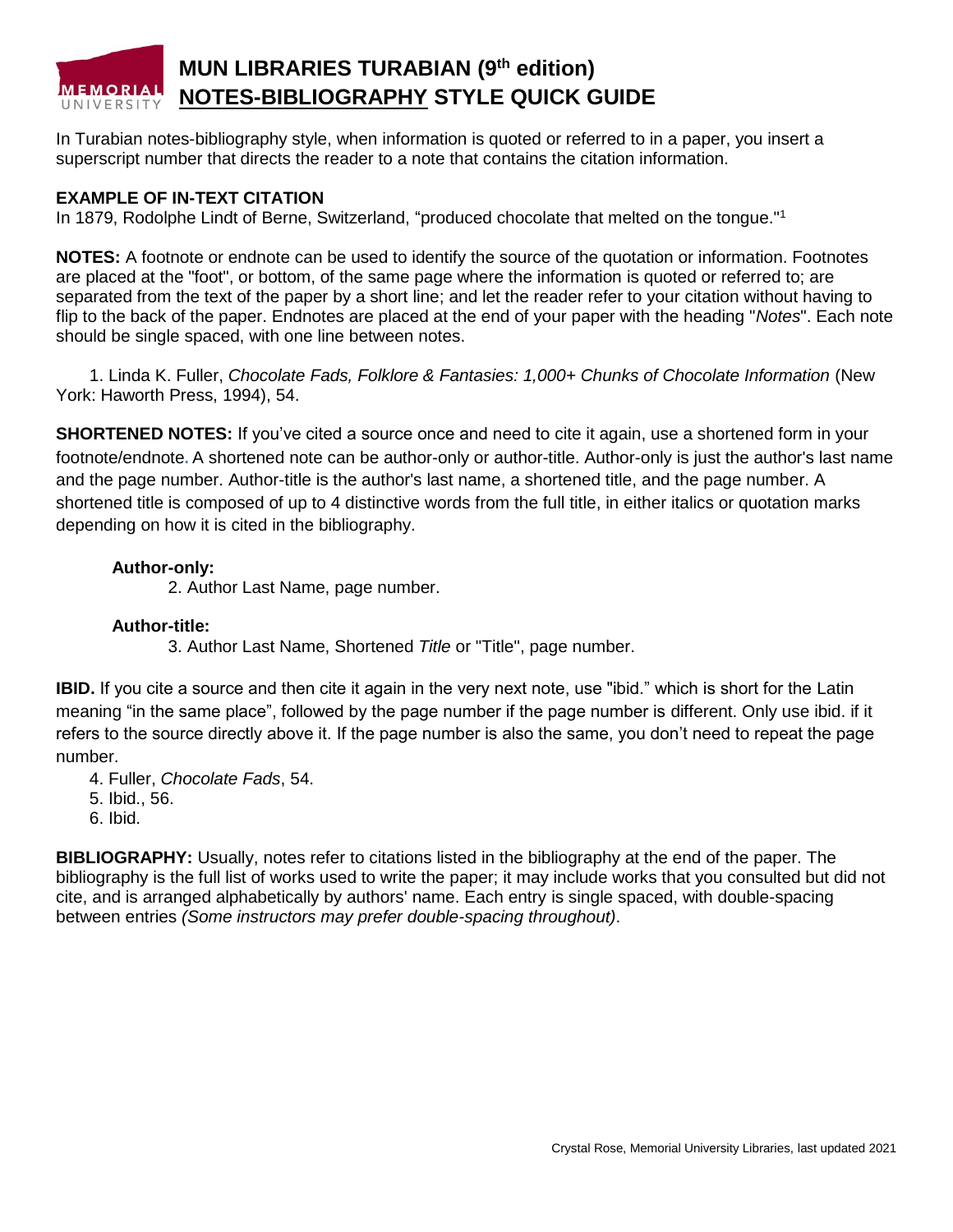## **BOOKS**

*If the city of publication might be unfamiliar or easily confused with another city, add the abbreviation for the province/state. Where two or more cities are given, include only the first. For publisher names you can leave out "Inc.", "Ltd.", "Co." or "Company."*

## **BOOK, 1-3 AUTHORS**

## **Note:**

1. Steven K. Katona, Valerie Rough, and David T. Richardson, *A Field Guide to the Whales, Porpoises, and Seals from Cape Cod to Newfoundland*, 4th ed. (Washington: Smithsonian Institute Press, 1993), 182.

#### **Bibliography:**

Katona, Steven K., Valerie Rough, and David T. Richardson. *A Field Guide to Whales, Porpoises, and Seals from Cape Code to Newfoundland*. 4th ed. Washington: Smithsonian Institute Press, 1993.

## **BOOK, 4 OR MORE AUTHORS**

*In the note list only the first author's name followed by "et al." In the Bibliography, include all authors, no matter how many.* **Note:**

2. Kathryn Rose et al., *Newfoundland and War* (St. John's, NL: Memorial University of Newfoundland Press, 2012), 4.

## **Bibliography:**

Rose, Kathryn, Crystal Rose, Lisa Goddard, and Erin Alcock. *Newfoundland and War*. St. John's, NL: Memorial University of Newfoundland Press, 2012.

## **E-BOOK (DOWNLOADED)**

*If you downloaded it to your device or ebook reader, indicate the format (e.g. iBooks, Kindle, Kobo, Adobe Digital Editions PDF, etc.). Avoid app or device specific page numbers, and cite by chapter or section number in the note.* **Note:**

3. Jane Austen, *Pride and Prejudice* (New York: Penguin Classics, 2007), chap. 4, Kobo.

## **Bibliography:**

Austen, Jane. *Pride and Prejudice*. New York: Penguin Classics, 2007. Kobo.

## **E-BOOK (LIBRARY DATABASE)**

*If you accessed it through the library, give the DOI or "Digital Object Identifier" (preferred) or the name of the database (e.g Proquest Ebook Central, EBSCOHost, SpringerLink, Sage, etc.).*  **Note:**

4. Jennifer Mary Hubbard, *A Science on the Scales: The Rise of Canadian Atlantic Fisheries Biology, 1898-1939* (Toronto: University of Toronto Press, 2006), 276-77, https://doi.org/10.3138/9781442670464.

## **Bibliography:**

Hubbard, Jennifer Mary. *A Science on the Scales: The Rise of Canadian Atlantic Fisheries Biology, 1898- 1939*. Toronto: University of Toronto Press, 2006. https://doi.org/10.3138/9781442670464.

## **E-BOOK (INTERNET)**

*Give the DOI or "Digital Object Identifier" (preferred) or the URL.* **Note:**

5. Jane Austen, *Pride and Prejudice* (New York: Charles Schribner's Sons, 1918), 121, http://books.google.ca/books/about/Pride\_and\_Prejudice.html?id=s1gVAAAAYAAJ.

## **Bibliography:**

Austen, Jane. *Pride and Prejudice*. New York: Charles Schribner's Sons, 1918.

http://books.google.ca/books/about/Pride\_and\_Prejudice.html?id=s1gVAAAAYAAJ.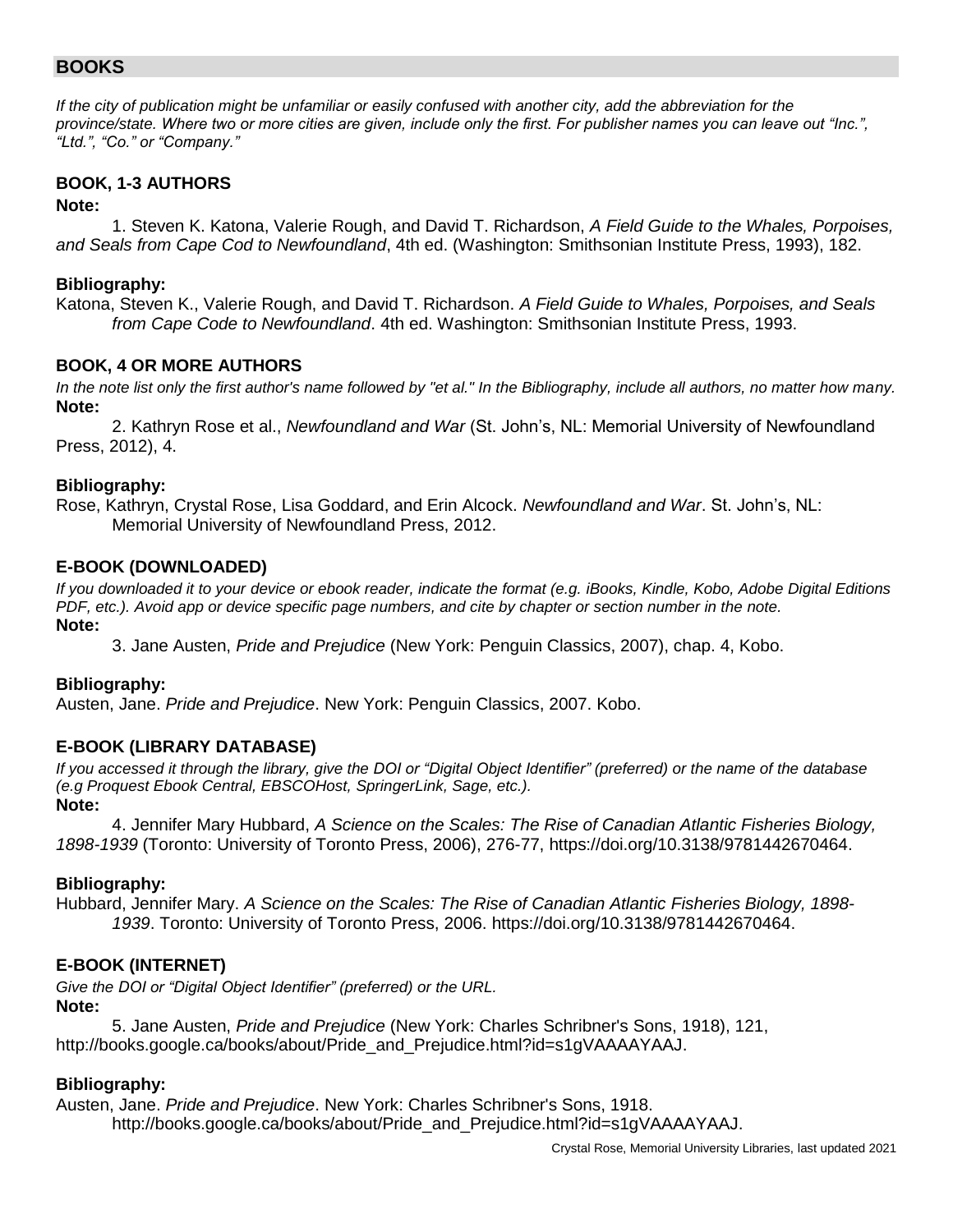## **EDITED BOOK (EDITOR INSTEAD OF AN AUTHOR)**

*Add the abbreviation "ed." (or "eds." for multiple editors).* **Note:**

6. Francis Robinson, ed., *Cambridge Illustrated History of the Islamic World* (Cambridge: Cambridge University Press, 1996), 34.

#### **Bibliography:**

Robinson, Francis, ed. *Cambridge Illustrated History of the Islamic World.* Cambridge: Cambridge University Press, 1996.

## **EDITED BOOK (EDITOR IN ADDITION TO AN AUTHOR)**

*When editors' names follow the title, only use "ed." in the note (never "eds.") as it refers to "edited by."* **Note:**

7. Yves Bonnefoy, *New and Selected Poems*, ed. John Naughton and Anthony Rudolf (Chicago: University of Chicago Press, 1995), 35-36.

## **Bibliography:**

Bonnefoy, Yves. *New and Selected Poems*. Edited by John Naughton and Anthony Rudolf. Cambridge: Cambridge University Press, 1996.

#### **ARTICLE/CHAPTER IN AN EDITED BOOK**

#### **Note:**

8. Noel Vietmeyer, "Forgotten Roots of the Incas," in *Chilies to Chocolate: Food the Americas Gave the World*, ed. Nelson Foster and Linda S. Cordell (Tucson: University of Arizona Press, 1992), 104.

#### **Bibliography:**

Vietmeyer, Noel. "Forgotten Roots of the Incas." In *Chilies to Chocolate: Food the Americas Gave the World*, edited by Nelson Foster and Linda S. Cordell, 95-117. Tucson: University of Arizona Press, 1992.

## **EDITION OF A BOOK (OTHER THAN THE FIRST):**

#### **Note:**

9. Roger Daniels, *Coming to America: A History of Immigration and Ethnicity in American Life*, 2nd ed. (New York: Harper Perennial, 2002), 84.

#### **Bibliography:**

Daniels, Roger. *Coming to America: A History of Immigration and Ethnicity in American Life*. 2nd ed. New York: Harper Perennial, 2002.

#### **ARTICLES**

## **JOURNAL ARTICLE, 1-3 AUTHORS (PRINT)**

*Include all authors' names.*

**Note:**

10. William G. Thomas and Edward L. Ayers, "An Overview: The Differences Slavery Made; A Close Analysis of Two American Communities," *American Historical Review* 108 (December 2003): 1305.

#### **Bibliography:**

Thomas, William G., and Edward L. Ayers, "An Overview: The Differences Slavery made; A Close Analysis of Two American Communities." *American Historical Review* 108 (December 2003): 1299-307.

## **JOURNAL ARTICLE, 4 OR MORE AUTHORS (PRINT)**

*In the note, list only the first author's name followed by "et al." In the Bibliography, include all authors, no matter how many.*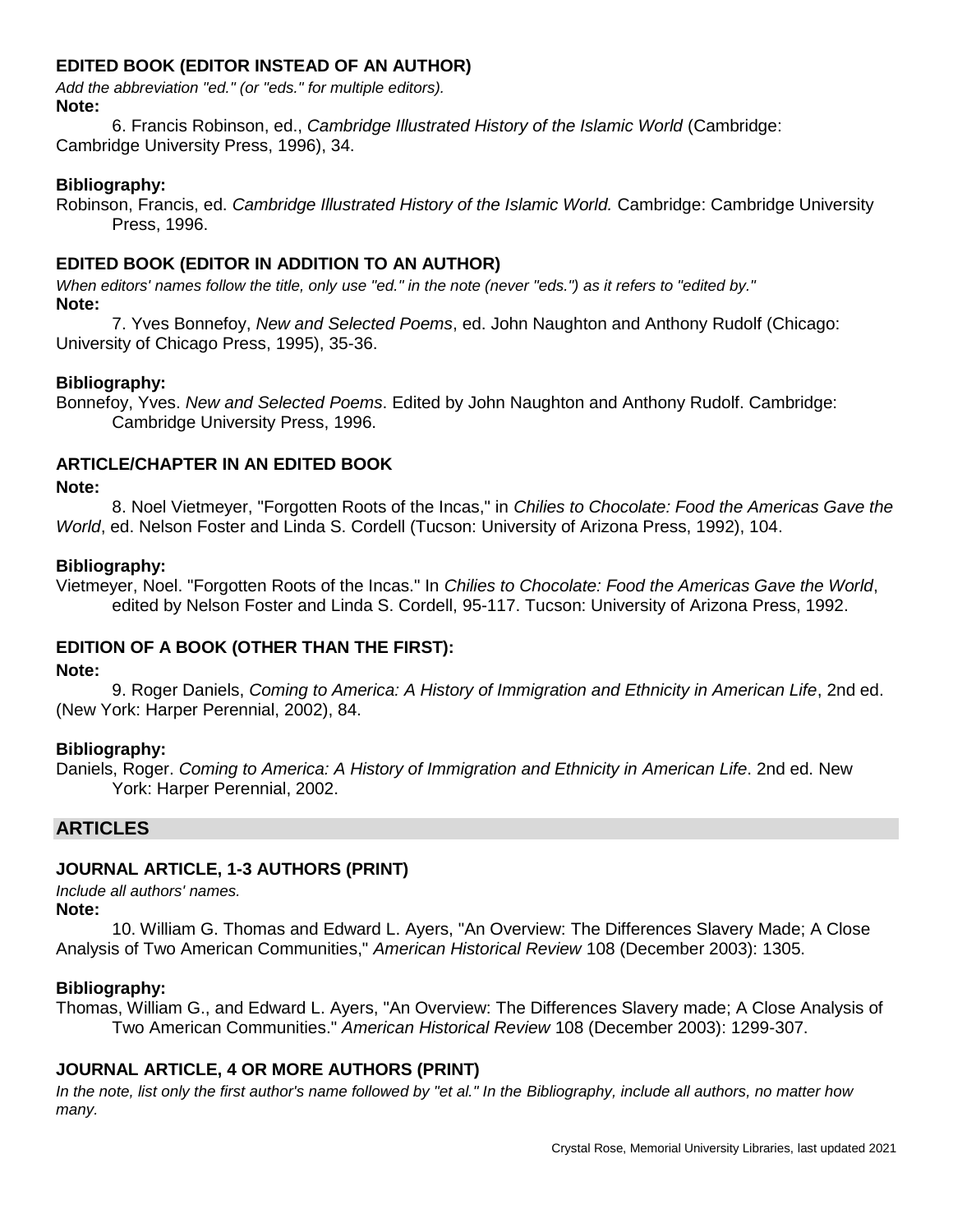#### **Note:**

11. Ben Hawkins et al., "The Road to Damascus," *Carnivale* 2, no. 13 (2005): 18.

## **Bibliography:**

Hawkins, Ben, Justin Crowe, Clayton Jones, Rita Sue Dreifuss, and Apollonia Bojakshiya. "The Road to Damascus." *Carnivale* 2, no. 13 (2005): 1-24.

## **JOURNAL ARTICLE (LIBRARY DATABASE)**

*If you accessed it through the library, give the DOI or "Digital Object Identifier" (preferred) or the name of the database (e.g. Historical Abstracts, Academic Search Complete, JSTOR, Art Index, etc.).* **Note:**

12. Pierre Pepin, Eugene Colbourne, and Gary Maillet, "Seasonal Patterns in Zooplankton Community Structure on the Newfoundland and Labrador Shelf," *Progress in Oceanography* 91, no. 3 (2011): 280, http://doi.org/10.1016/j.pocean.2011.01.003.

#### **Bibliography:**

Pepin, Pierre, Eugene Colbourne, and Gary Maillet. "Seasonal Patterns in Zooplankton Community Structure on the Newfoundland and Labrador Shelf." *Progress in Oceanography* 91, no. 3 (2011): 273-285. http://doi.org/10.1016/j.pocean.2011.01.003.

#### **JOURNAL ARTICLE (INTERNET)**

*Give the DOI or "Digital Object Identifier" (preferred) or the URL.* **Note:**

13. Kembrew McLeod, "Crashing the Spectacle: A Forgotten History of Digital Sampling, Infringement, Copyright Liberation and the End of Recorded Music," *Culture Machine* 10 (2009): 125, 2013, http://www.culturemachine.net/index.php/cm/article/view/349/351.

#### **Bibliography:**

McLeod, Kembrew. "Crashing the Spectacle: A Forgotten History of Digital Sampling, Infringement, Copyright Liberation and the End of Recorded Music." *Culture Machine* 10 (2009): 114-30. http://www.culturemachine.net/index.php/cm/article/view/349/351.

## **MAGAZINE ARTICLE (PRINT)**

*Cite magazines by date only, even if they have a volume/issue number. Don't include the page number range in your bibliography.*

## **Note:**

14. Mark Schapiro, "New Power for 'Old Europe'," *Nation*, December 27, 2004, 12-13.

#### **Bibliography:**

Schapiro, Mark. "New Power for 'Old Europe'." *Nation*, December 27, 2004.

## **MAGAZINE ARTICLE (ONLINE)**

*If you accessed it through the library, give the DOI or "Digital Object Identifier" (preferred) or the name of the database (e.g. Academic Search Complete, ProQuest Central, etc.). If you accessed it on the internet, include the URL, and there may be no page numbers to cite.*

#### **Note:**

15. Frank Moher, "Son of the Rock," *Backofthebook.ca: Canada's Online Magazine*, October 11, 2008, http://backofthebook.ca/2008/10/11/son-of-the-rock/331/.

#### **Bibliography:**

Moher, Frank. "Son of the Rock." *Backofthebook.ca: Canada's Online Magazine.* October 11, 2008. http://backofthebook.ca/2008/10/11/son-of-the-rock/331/.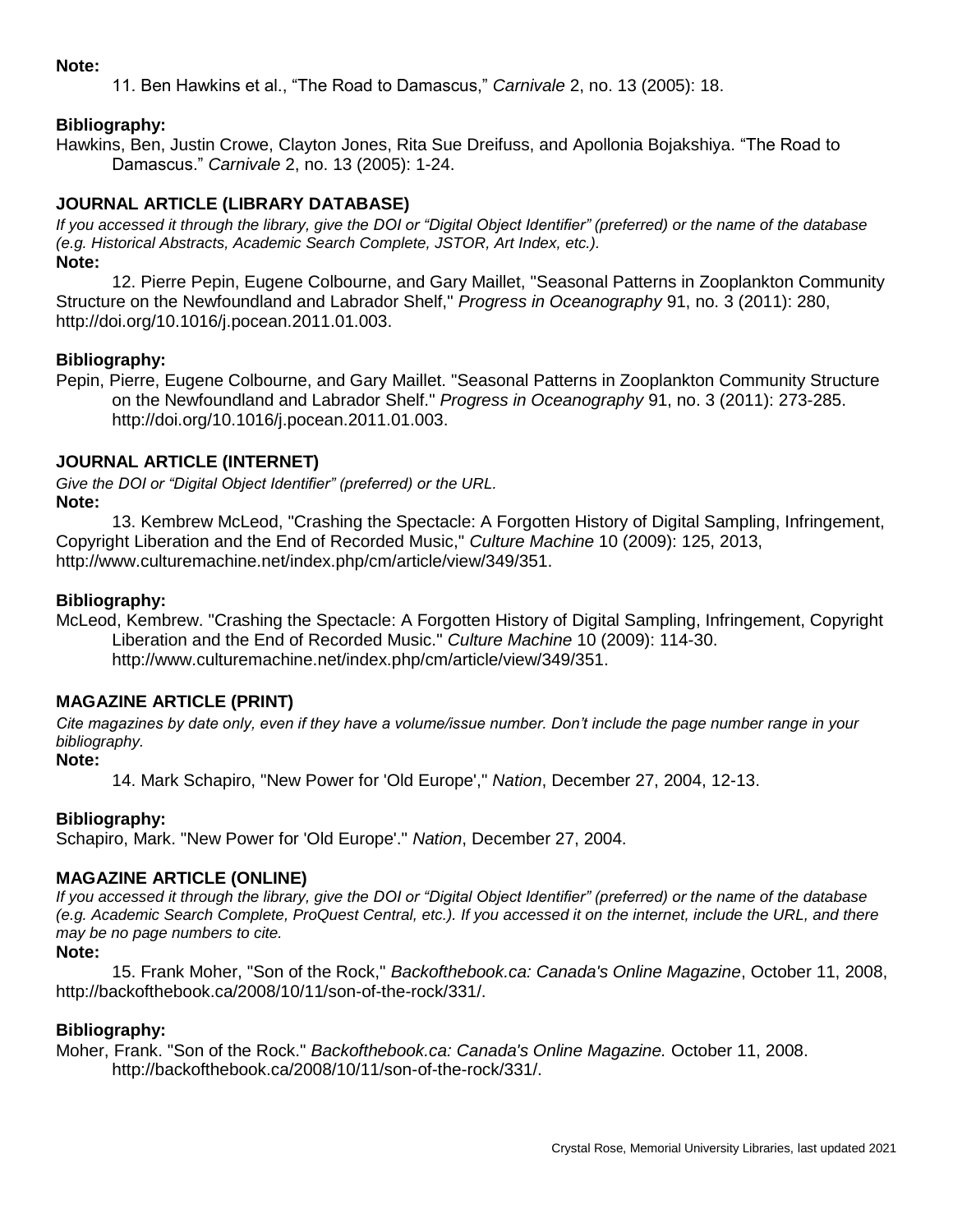## **NEWSPAPER ARTICLE, NO AUTHOR (PRINT)**

*Do not include page numbers for newspapers. If there is no author, begin with the article title.*  **Note:**

16. "Cadbury Targets Russia," *Globe and Mail*, May 22, 1995.

#### **Bibliography:**

*Newspaper articles are rarely included in bibliographies, however you may include an article only if it is "critical to your argument or frequently cited".*

## **NEWSPAPER OR NEWS ARTICLE (ONLINE)**

*If you accessed it through the library, give the DOI or "Digital Object Identifier" (preferred) or the name of the database (e.g. Factiva, Academic Search Complete, ProQuest Central, etc.). If you accessed it on the internet, include the URL. Do not include page numbers for newspapers. If there is no author, begin with the article title.*  **Note:**

17. Gordon Pitts, "The Fishery is Dead; Long Live the Fishery," *Globe and Mail*, February 18, 2008*,*  Nexis Uni.

*Articles from news websites can usually be cited like articles in newspapers:*

18. "Blueberry Heist Leaves Farmers Searching for Answers," *CBC News*, September 21, 2021. https://www.cbc.ca/news/canada/newfoundland-labrador/blueberry-theft-farm-nl-1.6182971.

#### **Bibliography:**

*Online newspaper or news articles are rarely included in bibliographies, however you may include an article only if it is "critical to your argument or frequently cited."*

## **WEBSITES, SOCIAL MEDIA & BLOGS**

#### **WEB PAGE**

*Include as much of the following information as you can. Leave out Owner/Sponsor if it is the same as the website title.*

**19. Author, "Title of the Page/Document," Title of Website, Owner/Sponsor of Website, publication or revision date, URL.**

#### **Note**:

20. Provincial Information and Library Resources Board, "Annual Report 2013-14," Newfoundland and Labrador Public Libraries, August 5, 2014, http://www.nlpl.ca/component/phocadownload/category/6-reportsplans.html?download=411:annual-report-2013-14.

21. Olaf U. Janzen, "Beothuk and Mi'kmaq," Grenfell Campus, Memorial University, last modified January 13, 2014, http://www2.swgc.mun.ca/nfld\_history/nfld\_history\_beothuk.htm.

#### **Bibliography:**

*Websites are normally only cited in your notes and not included in your bibliography unless it is "critical to your argument or frequently cited."*

## **NO AUTHOR?**

*Begin with the title of the webpage/document instead.* **Note:**

22. "The Newfoundland Regiment and the Great War: The Trail of the Caribou," The Rooms, 2010, http://www.therooms.ca/regiment/part2\_trail\_of\_the\_caribou.asp.

#### **NO DATE?**

*If no date of publication, last revision or modification is given, include the date you accessed it.*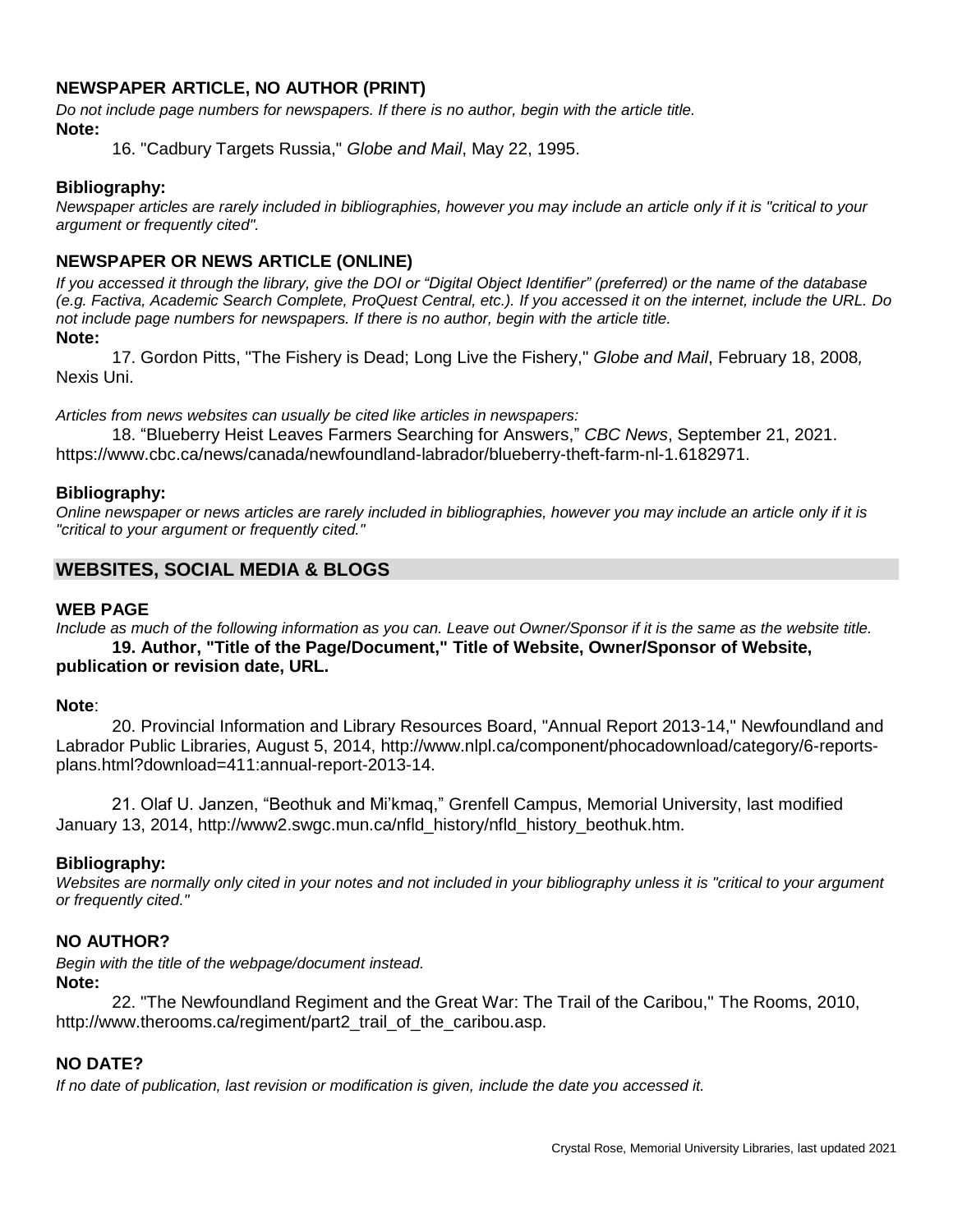#### **Note:**

23. Kathy Kaufield and Alain Bosse, "Atlantic Lobster Food Service Guide," Canadian Lobster*,* Lobster Council of Canada, accessed March 11, 2020, https://lobstercouncilcanada.ca/wp-content/uploads/2017/03/ Atlantic Lobster Guide P12 compressed.pdf.

## **SOCIAL MEDIA POST**

*Retain a copy of the social media content cited, in case your cited post gets deleted. Social Media citations can often be limited to the text:*

Local news organization VOCM's Question of the Day on Twitter was "With provincial vaccination rates nearing 80 percent, are you comfortable and ready to head back into the workplace?" (@VOCMNEWS, September 14, 2021).

*If it is especially important to link back to the original post, you may include a note. If only a screen name is known, use the screen name in place of an author's name.*

#### **Note:**

24. Author's Real Name (@Username), "Up to the first 160 characters of the post," Site Name and description if it is a photo or video, Month day, year of post, URL.

25. Archives and Special Collections, Queen Elizabeth II Library, MUN (@MUNarchivesandspecialcollections), "JR Smallwood, Clara (Oates) Smallwood and their baby. Probably Ramsey. From the JR Smallwood backlog," Facebook photo, September 13, 2020, https://www.facebook.com/ MUNarchivesandspecialcollections/photos/a.985705874831536/3366479666754133/.

## **Bibliography:**

*Turabian recommends only citing social media posts in the text or in notes.*

## **YOUTUBE VIDEO**

**Note:**

26. BBC Ideas, "The Quiet Power of Introverts," YouTube video, 3:42, January 28, 2020, https://www.youtube.com/watch?v=o1Y4Z0oh1GE.

#### **Bibliography:**

*Turabian recommends only citing in notes.*

## **BLOG POST**

*Blog posts are cited like online newspaper articles. The word blog may be added in parenthesis after the blog title.* **Note:**

27. Constantina Katsari, "Ancient Artifacts from the Erotic Museum in Paris," *Love of History* (blog), February 9, 2015, http://loveofhistory.com/ancient-artifacts-from-the-erotic-museum-in-paris/.

## **Bibliography:**

*Like newspaper articles, Turabian recommends only citing blog posts in notes.*

#### **OTHER**

## **CLASS LECTURE, SPEECH, OR ACADEMIC TALK**

Put the lecture title, if known, in quotation marks after the speaker's name. If the lecture is untitled, place the course name *in square brackets.*

#### **Note:**

28. John Bodner, [Folklore and Popular Culture] (lecture, Grenfell Campus, Memorial University of Newfoundland, Corner Brook, NL, February 15, 2008).

#### **Bibliography:**

Bodner, John. [Folklore and Popular Culture]. Class lecture, Grenfell Campus, Memorial University of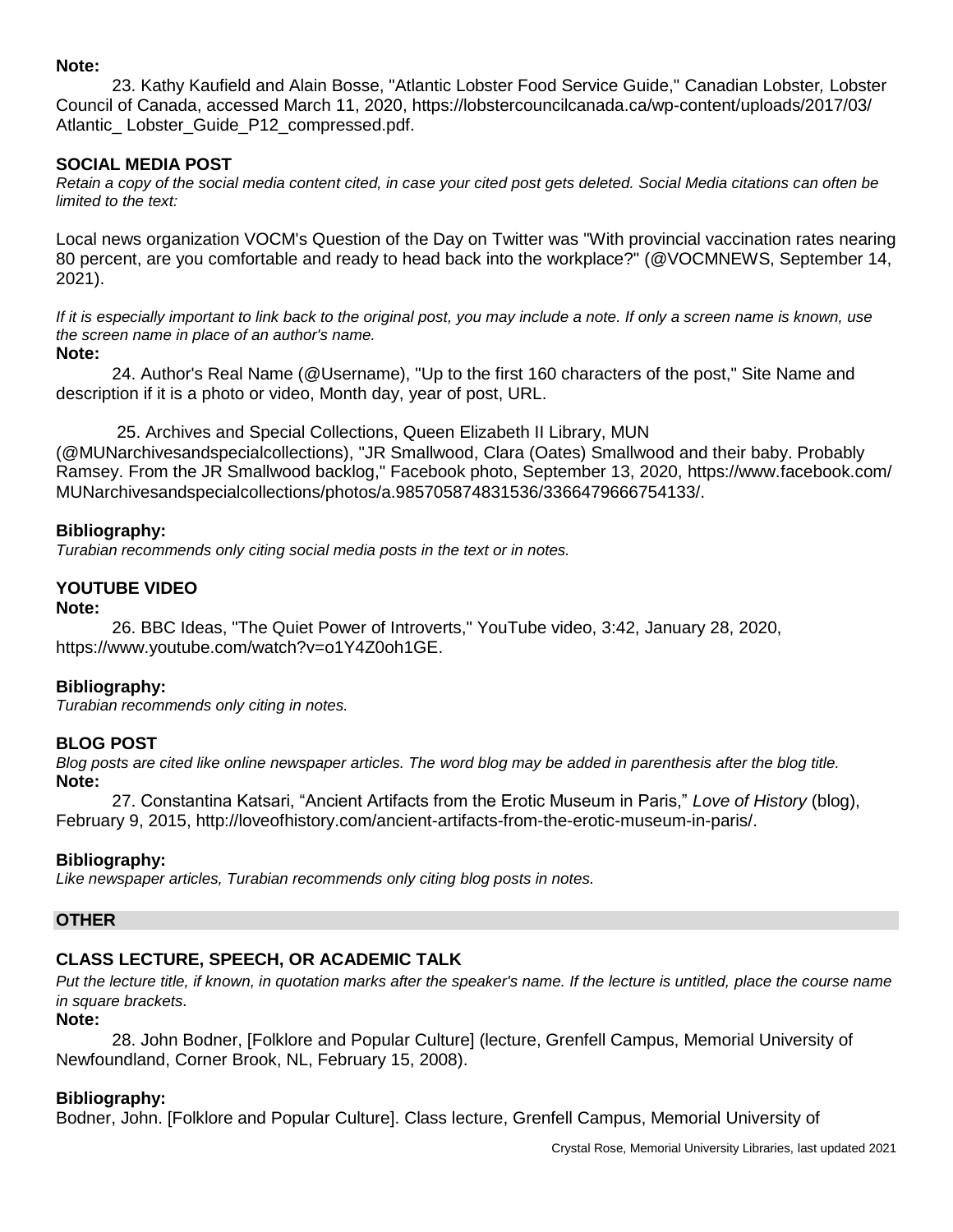## **CLASS NOTES/FILE ON COURSE WEBSITE (BRIGHTSPACE)**

*Turabian doesn't provide specific advice. Memorial University Libraries advises: Put the file's title in quotation marks after the Instructor's name. Add a description in square brackets, e.g. Lecture Notes, PowerPoint, Video, etc. If there is no date available, include the date you accessed it.*

#### **Note:**

29. John Bodner, "Folksong" [Lecture Notes for FOLK 1000], Brightspace, Memorial University of Newfoundland, February 15, 2008, http://online.mun.ca/folk1000%20jbodner/Feb%2015%202008.pdf.

30. Edwin Bezzina, "The Salem Witch Trials" [Video for HIST 2330], Brightspace, Memorial University of Newfoundland, accessed October 31, 2020, https://online.mun.ca/d2l/le/content/195539/viewContent/ 2865592/View.

#### **Bibliography:**

*Turabian doesn't provide specific advice. Memorial University Libraries advises only including in notes.*

## **DICTIONARY/ENCYCLOPEDIA (PRINT)**

*For commonly used or well-known reference books, do not give full publication information; only provide edition, if other than first. Cite the title of the entry proceeded by s.v., meaning sub verbo, or "under the word" (plural s.vv.).* **Note:**

31. *Encyclopedia Britannica*, 15th ed., s.v. "Salvation."

#### **Bibliography:**

*In Turabian Style, well-known dictionaries and encyclopedias do not need to be included in bibliographies.*

#### **DICTIONARY/ENCYCLOPEDIA (ONLINE)**

*If accessed through the library, give the DOI or "Digital Object Identifier" (preferred) or the name of the database (e.g. Oxford Reference, Credo Reference etc.). If accessed on the internet, include the URL. If there is no date provided, include a date of access.*

#### **Note:**

32. *Encyclopedia Britannica Online*, s.v. "Sibelius, Jean," accessed June 1, 2005, http://www.britannica.com/ebc/article?tocld=9378608.

#### **Bibliography:**

*In Turabian Style, well-known dictionaries and encyclopedias do not need to be included in bibliographies.*

## **GOVERNMENT DOCUMENT, CANADIAN (PRINT)**

*List as much of the following information as you can:*

33. Government (e.g. country, province, city), Government Body, *Title*, Individual Authors if any, Identifying Number or (City of Publication: Publisher, date of publication), page numbers or other locators if necessary. Unless it's obvious, include (Canada) at the end of the citation.

#### **Note:**

34. Newfoundland and Labrador, Human Rights Commission, *Human Rights Act Fact Sheet* (St. John's, NL: Human Rights Commission, 2010).

#### **Bibliography:**

Newfoundland and Labrador. Human Rights Commission. *Human Rights Act Fact Sheet.* St. John's, NL: Human Rights Commission, 2010.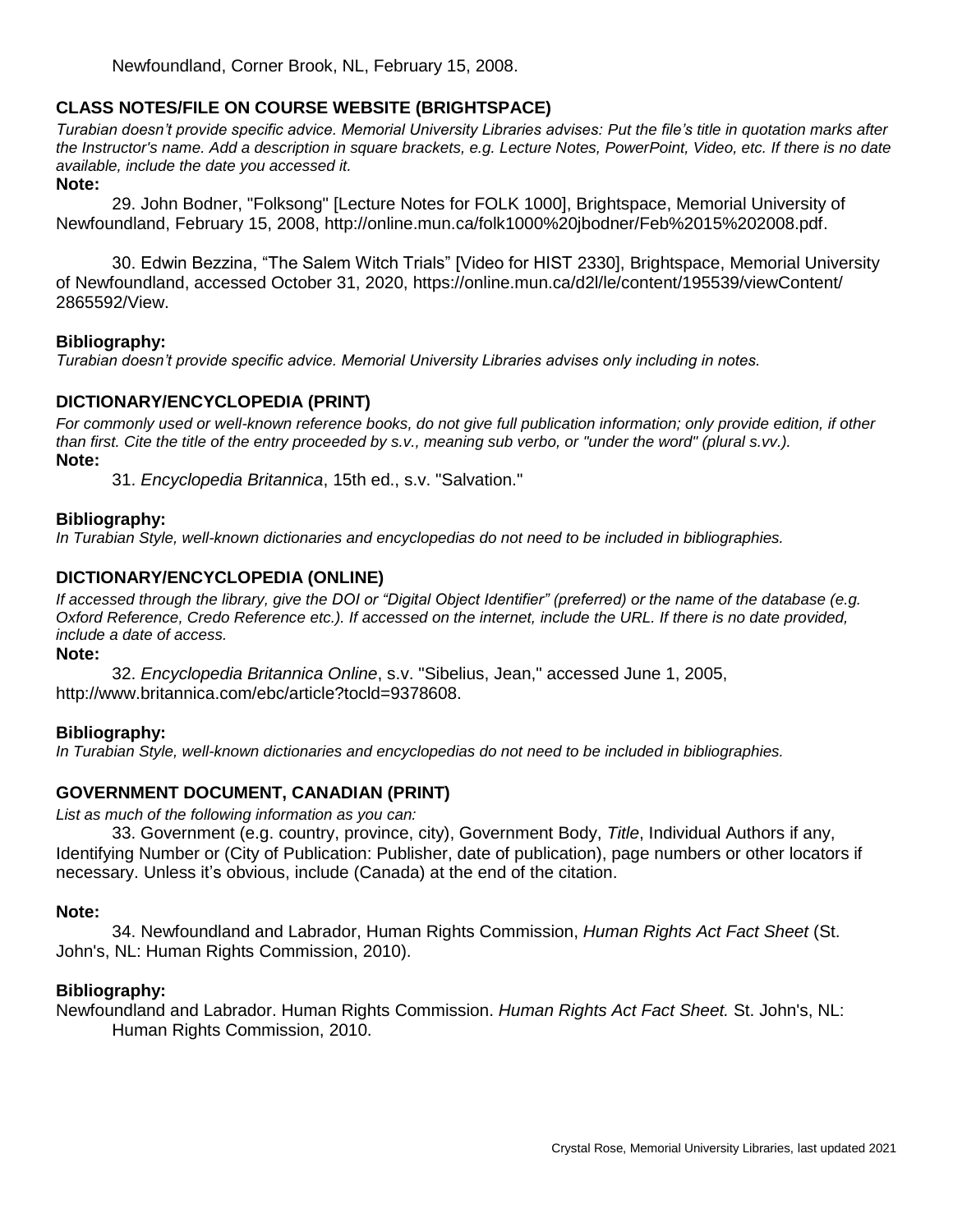## **GOVERNMENT DOCUMENT, CANADIAN (ONLINE)**

*If no date of publication or revision is given, include the date you accessed it.*

## **Note:**

35. Canada, Environment Canada, *Canada's Emission Trends*, Cat. No. En84-83/2011E (July, 2011), p. 19, http://www.ec.gc.ca/Publications/E197D5E7-1AE3-4A06-B4FC- CB74EAAAA60F/CanadasEmissions Trends.pdf.

## **Bibliography:**

Canada. Environment Canada. *Canada's Emission Trends*. Cat. No. En84-83/2011E. July, 2011. http://www.ec.gc.ca/Publications/E197D5E7-1AE3-4A06- B4FCCB74EAAAA60F/ CanadasEmissionsTrends.pdf.

## **INTERVIEW (UNPUBLISHED)**

## **Note:**

36. David Peddle, interview by author, Corner Brook, NL, March 22, 2011. *If you cannot reveal the identity of the person interviewed:*

37. Interview with an undergraduate student, St. John's, NL, April 1, 2019.

## **Bibliography:**

*Interviews are not included in the bibliography unless they are available for others to access (for example, in a library or archive, or posted online).*

#### **MOVIE**

*Include the director's name/s. Only include writers, actors, producers, etc. if relevant to your research. Include the company that produced or distributed the movie and the year it was released. If you are citing a specific clip, you can include the timings in the note.*

#### **Streaming**

*If accessed through the library, include the database name (e.g. Audio-Cine Films, Digital Theatre+, etc.). If accessed through the internet include a URL.*

#### **Note:**

38. *The Artist was a Woman*, directed by Suzanne Bauman (Filmmakers Library, 1988), 10:20 to 10:54, Alexander Street.

## **DVD**

## **Note:**

39. *The Viking*, directed by George Melford and Varick Frissell, featuring Bob Bartlett (Paramount Pictures, 1931; Morningstar Entertainment, 2008), DVD.

## **Bibliography:**

*You can list the film either under the name of the director or under the title.* 

Bauman, Suzanne, director. *The Artist was a Woman*. Filmmakers Library, 1988. 59 min. Alexander Street. *or*

*The Viking*. Directed by George Melford and Varick Frissell. Featuring Bob Bartlett. Paramount Pictures, 1931; Morningstar Entertainment, 2008. 1 hr., 10 min. DVD.